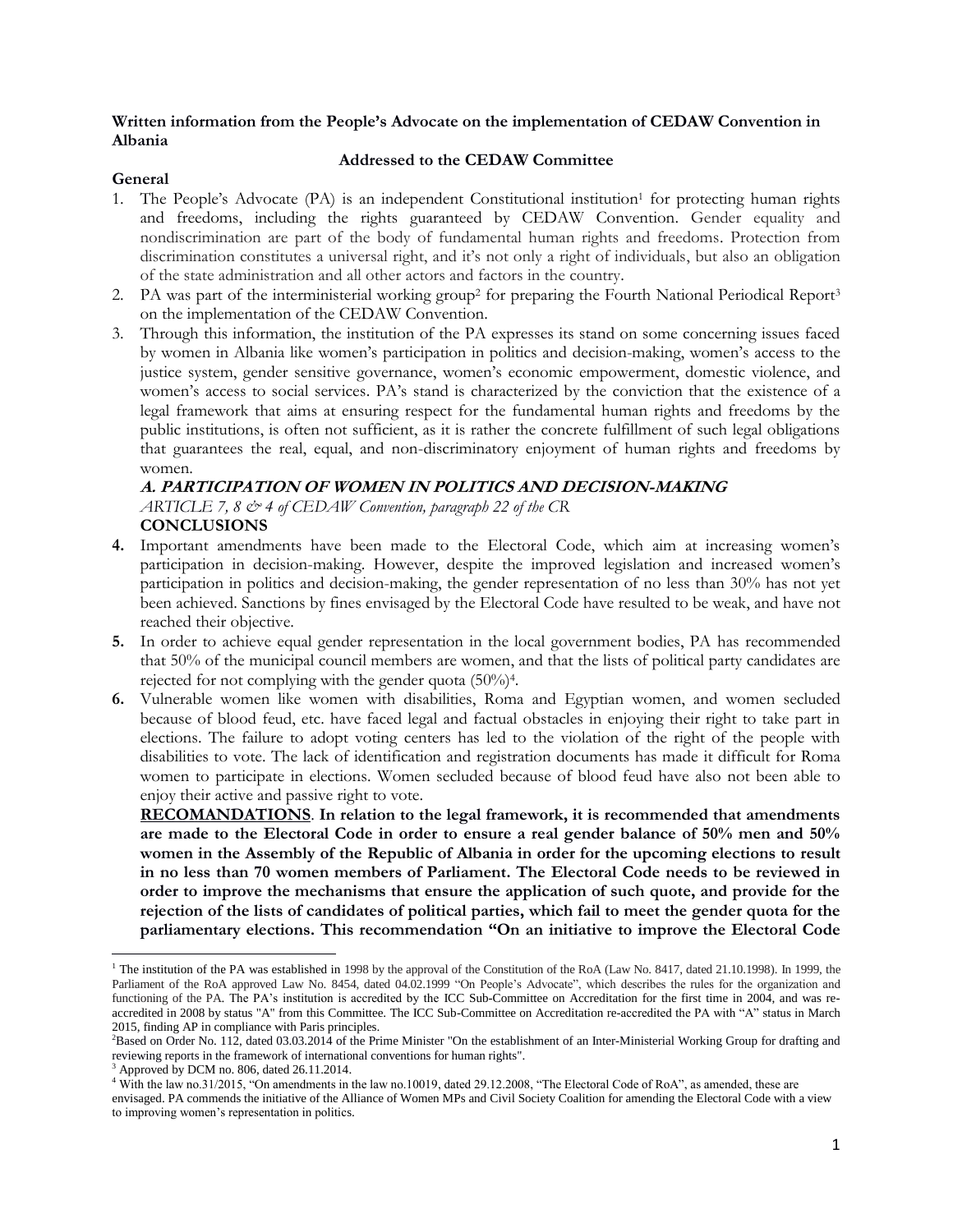**aiming at equal gender representation and access", (no. 201500100, March 2015) was sent to the heads of the parliamentary groups of the Assembly of Albania.**

**In relation to the enforcement of the legislation and the role of the civil society**

**7. AP recommends the application of sanctions on the electoral subjects that do not comply with the gender quota. Measures for removing actual obstacles to the participation of vulnerable women in elections are necessary.**

# **TEMPORARY SPECIAL MEASURES. ARTICLE 4 OF THE CEDAW CONVENTION Conclusions**

- **8.** PA commends the temporary special measures taken in the field of women's participation in politics and decision-making, employment, vocational training, housing, social services, education, etc., which were also presented in the state report on the implementation of the CEDAW Convention. However, regardless of these measures, there is no yet any regular monitoring or assessment of their impact on women.
- **9. Recommendations. Temporary special measures are recommended to be taken in all areas and their impact on women is recommended to be regularly monitored by the relevant authorities like the Central Election Commission, MSWY, MoJ, Ministry of Education and Sports, etc. B. WOMEN'S ACCESS TO THE JUSTICE SYSTEM<sup>5</sup> . ARTICLE 2 OF THE CEDAW CONVENTION.**

#### **Legal aid. Legal framework and its implementation.**

- 10. The Law on Legal Aid (2008), as amended<sup>6</sup>, expands the circle of beneficiaries, giving the right to benefit legal aid to those who: "c) need to protect their rights by filing a lawsuit, but cannot afford the court fees, and fees for court notifications and other court services. In this case, the applicant must prove that he/she: i) is part of a social protection program or meets the criteria to be part of one; or ii) is a victim of DV or victim of human trafficking in relevant court cases<sup>7</sup> .
- 11. The Constitutional Court (CC) by its Decision no. 7, dated 27.2.2013<sup>8</sup> concluded that there are no obstacles for a judge to investigate or exempt the plaintiff from paying the court tariff, when he/she finds that the plaintiff cannot afford such tariffs. The Constitutional Court says that this is achieved by the Court through reviewing the presented documentation which proves that the citizen is unable to pay.
- 12. De facto situation. Lack of legal aid effects the enjoying by women of the rights covered from CEDAW. PA raises its concern that although several years have passed since the establishment of the SCLA, the number of beneficiaries of legal aid is small. Regardless of the SCLA declared priorities in relation to benefits from legal aid, the number of Roma women, Egyptian women, women with special needs, women victims of DV, trafficked women, and women who have faced discrimination, who can benefit from the services, remains limited. Thus, in the first half of 2014, only two women victims of DV have received legal aid from the SCLA. This has been recognized also in the Fourth National Periodical Report<sup>9</sup> on the implementation of the CEDAW Convention, clearly stating the problems faced with the legal aid.
- 13. Following complex procedures and collecting the required documents costs money and time, which discourages women, especially women who are part of groups with special needs to apply for legal assistance from the SCLA.

<sup>&</sup>lt;sup>5</sup>An analysis of this case was also referred to in Article 15 of the CEDAW Convention, and paragraphs 14, 15 and 27 of the CR of the CEDAW Committee.

 $6$ Law No. 143/2013, "On amendments to Law No.10039, dated 22.12.2008, "On legal aid".

<sup>7</sup>The People's Advocate has given his recommendations to the Parliamentary Law Committee on the amendments made to Law No.10039, dated 22.12.2008, "On legal aid", suggesting the inclusion of the victims of trafficking and DV as entitled to legal aid.

<sup>&</sup>lt;sup>8</sup>The case was about "Evaluation of the constitutionality of article  $11/2$ , of the Law No. 9975, dated 28.07.2008, "On national taxes", as amended; Abrogation of the Instruction of the Minister of Finance and Minister of Justice No. 991/3, dated 02.03.2010, "On amendments to Instruction No. 13, dated 12.02.2009, "On establishing service tariffs for procedures and services offered by the judicial administration, MJ, Prosecutor's Office, Notaries, and the Immovable Property Registration Office" as non-compliant with the Constitution; the final interpretation of Article 155 of the Constitution in relation to the implementation of Law No. 9975, dated 28.07.2008 "On national taxation", as amended, on the basis of affordability". The case was brought by Pogradec District Court, Tirana District Court, and CLCI.

<sup>9</sup> The Fourth Periodic Report of the Albanian state on the Convention "On Elimination of all Forms of Discrimination against Women" approved by CMD No. 806, date 26.11.2014. Official Gazette of the RoA No.187/2014, p.10184 (4 cases/ 2013; 2 cases in the first half of the year 2014 – one Albanian citizen and one foreign citizen)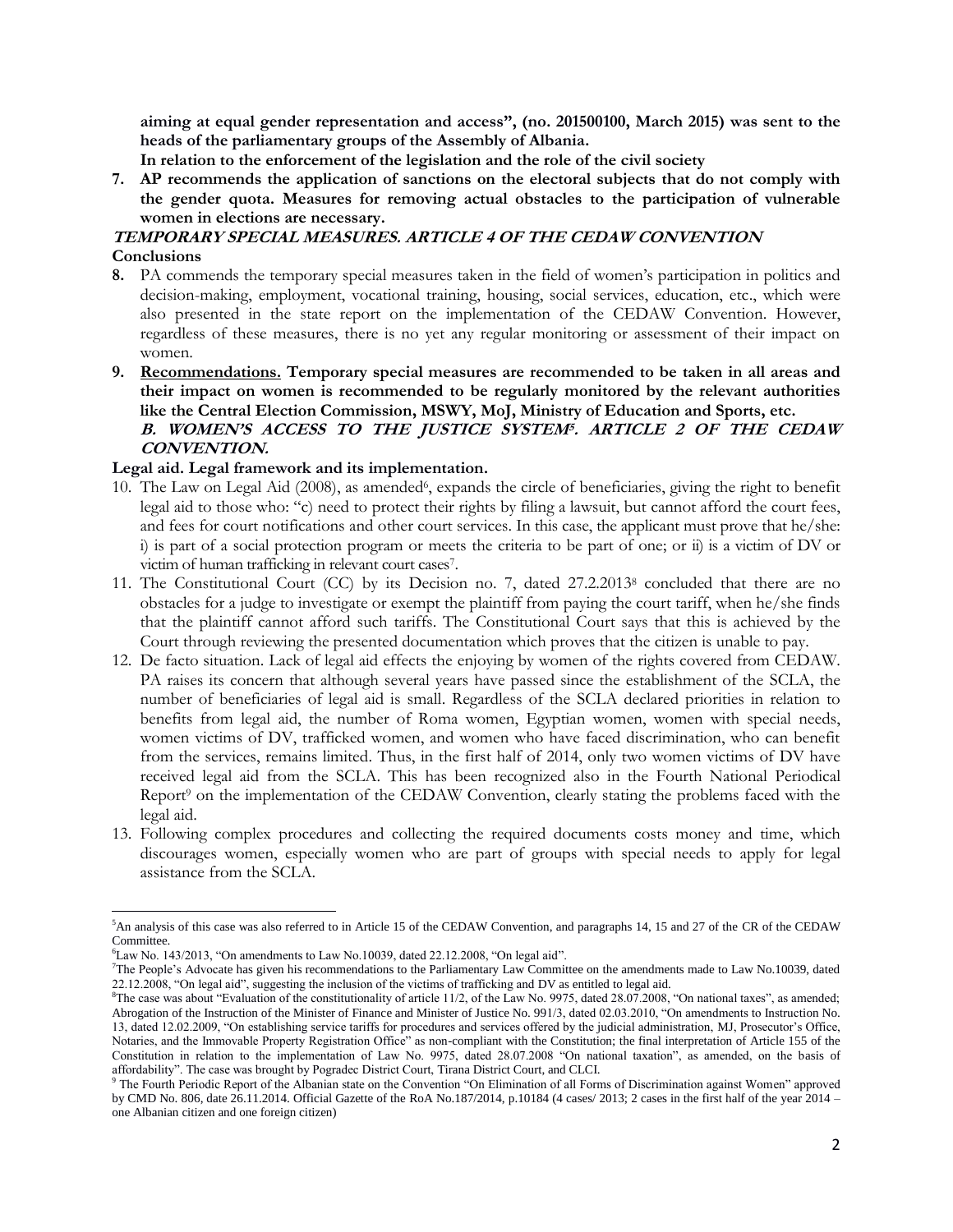- 14. The lack of local legal clinics and their services has had an impact on the access that women from different districts have to justice. The regional offices of the PA claim that some of the citizens' complaints are also about lack of free legal aid<sup>10</sup>.
- 15. The transparency of the SCLA activities with regard to its decision-making on the applications for benefits, funds allocated by the state budget to legal aid, contracts signed with lawyers and the NPOs that offer the service, is not in due level<sup>11</sup> . There are no data accessible for the citizens in the website of the MoJ to make the activity of the SCLA public.
- 16. PA signed an agreement of cooperation<sup>12</sup> with the SCLA in June 2012, through which the SCLA committed itself to assess and process cases referred by the PA in line with the law and secondary legislation, aiming at offering primary and secondary legal aid to vulnerable groups, which fulfill the criteria in accordance with the law. In the case of victims of violence in family relations and victims of human trafficking, PA has referred the relevant cases also to NPOs which offer services to these target groups.

# **RECOMMANDATIONS**

- **17. Increased efficiency of the SCLA for raising the number of cases where primary or secondary legal aid is offered<sup>13</sup> . The establishment and functioning of the local legal clinics would significantly contribute to provide assistance in preparing applications for legal aid and the required documentation<sup>14</sup> . Approval without delay of acts on the structure of the local legal clinics and the budget required for their functioning.**
- **18. SCLA is recommended to strengthen its orientation towards contracting nonprofitable organizations that offer free legal aid for these target groups, aiming at increasing the number of beneficiaries, and the quality of services by trained lawyers.**
- **19. Increased transparency of the SCLA activities, with regard to the number of applicants, and the number of beneficiaries, identified by gender, relation with any minority, disability, etc. This would also contribute to increasing the level of awareness of the citizens, including women, about the free legal aid available.**

**Failure to execute final court decisions**

20. **Failure to execute final court decisions related with the regulation of divorce consequences** like the children's custody, parent's rights to see their children, or their obligation to pay alimony has a particular impact on women, because according to NPO reports<sup>15</sup>, it is mostly women, who are given by the court the right to raise and educate children after divorce.

# **RECOMMANDATIONS**

- **21. Increased effectiveness on the part of the Bailiff Service, Police and other relevant institutions, which have a role in the execution of final court decisions on these issues.**
- **22. Positive measures to be taken by the state for guaranteeing children's alimony by the former husband are necessary. "Meanwhile, employment strategies could be developed for these persons in order to secure the payment of alimony, or compensation strategies, where the state can guarantee this payment and the debtor can pay his obligation to the state at a later time"<sup>16</sup> .**
- **23. In cases of failure to execute final court decisions which require state institutions to pay the winning party in cash,** the state institutions justify themselves with the lack of funds and commit to make payments in installments depending on their financial resources and Instruction no. 2, dated 18.08.2011, "Execution of monetary obligations of state budget institutions to the Treasury", issued by the Council of Ministers. PA

<sup>&</sup>lt;sup>10</sup>"People's Advocate, Periodical Publication of the People's Advocate, no.1, November 2014, p. 23.

<sup>&</sup>lt;sup>11</sup>See the report on the "Implementation of measures envisaged in the EU Recommendation  $6, 7, 10, 11$  and 12 to Albania, which relate to the scope of the PA work and to its activity related to the respective recommendations, during January-June 2012", Tirana, July 2012, pg. 6.

 $12$ During 2012, the PA received 55 requests for legal service in total from citizens, including women who claimed that they had no possibility to hire private lawyers. 39 requests for free legal aid services were submitted to PA in 2013.

 $13$ See the report on the "Implementation of measures envisaged in the EU Recommendation 6, 7, 10, 11 and 12 to Albania, which relate to the scope of the PA work and to its activity related to the respective recommendations, during January-June 2012", Tirana, July 2012, pg.6, <http://www.avokatipopullit.gov.al/sites/default/files/ctools/Raport%20i%20vecante%20masat%20e%20BE.pdf>

 $^{14}$ Law No. 143/2013, "On amendments to Law No.10039, dated 22.12.2008, "On legal aid", Article 12/1, p. 2, "Local legal clinics". <sup>15</sup> [www.qag-al.org](http://www.qag-al.org/)

<sup>&</sup>lt;sup>16</sup>Prof.Dr.Av.Aurela Anastasi, "In margine al Sinodo 2014", 'The execution of court decisions with regard to the payment of alimony in favor of the children in cases of divorce. (The case of Albania)', Bari 2014, p.44.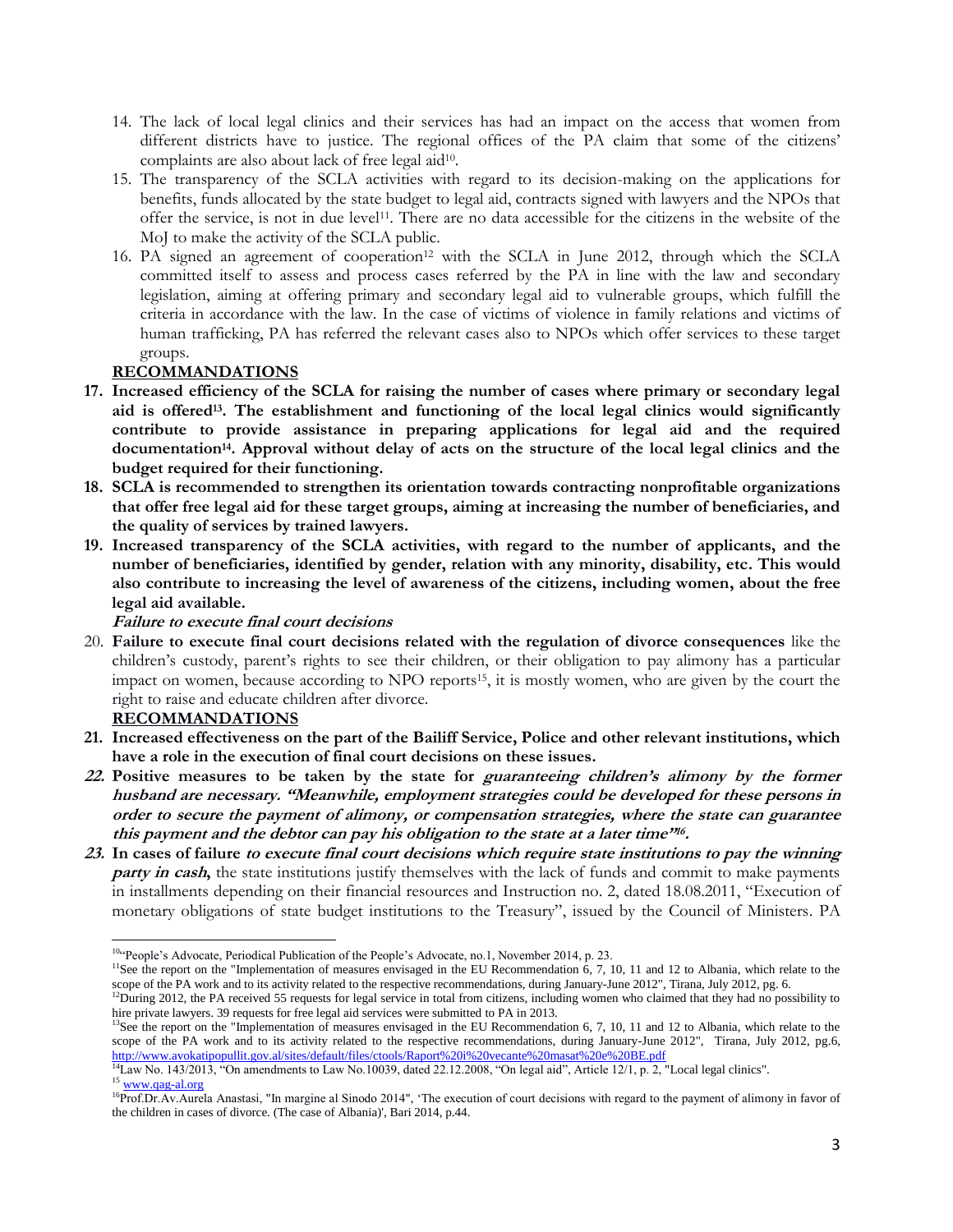addressed the Constitutional Court asking for the abrogation of this Instruction as noncompliant with the Constitution. The Constitutional court decided to abrogate its letter (d) of paragraph 7 as noncompliant with the Constitution. The instruction was entirely abrogated by the Council of Ministers.

# **RECOMMANDATIONS**

- *24.* The accounts of debtor state budget institutions are recommended to be seized and fines to be imposed on their leaders in order for citizens, including women, to effectively enjoy their rights.
- **25. Complaints addressed to the PA show that the obligations set by final court decisions on return of women employees**, who enjoy the status of civil servants, to their previous job have not been met under the excuse that the vacancy had been filled, or the respective work post cut. Such approach has had a negative impact on women, who have had to face such a situation.
- **26. Recommendations. An action plan is recommended to be developed for ensuring the execution of court decisions on compensation, and on returning employees to their previous jobs<sup>17</sup> . Multiple discrimination. Article 2 of CEDAW Convention; in relation to paragraph 42 of the CR of the CEDAW Committee***.*

# **Women from the LGBTI community**

27. **The institution of PA has prepared a special report**18, presented to the Assembly of Albania, raising its concern about discrimination in different fields of this community, including women. In the opinion of the PA, legislation on the rights of the LGBTI community needs to be improved.

PA commends the fact that its recommendation submitted on 13.4.2012<sup>19</sup> on introduction of sexual orientation and gender identity as additional causes of discrimination was accepted and reflected on the draft law amending Law no. 147961, dated 12.7.1995, "Labor Code of RoA", as amended, approved by the Council of Ministers on 8.4.2015.

## **RECOMMANDATIONS**

- 28. **In relation to the legal framework. Legal amendments are recommended to be made to the Criminal Code introducing a more complete definition of the crime of hatred, and amendments to Articles 119/a and 119/b of the Criminal Code, qualifying distribution of homophobic materials and insults made through the computerized network based on sexual orientation and/or gender identity as criminal offences, and amendments made to the Family Code in relation with the cohabitation of people of the same sex and recognition of gender identity by the Law "On civil status". ELDERLY WOMEN**
- 29. Although the lack of data about the elderly women was one of the concerns of the CEDAW Committee for Albania in 2010, CR, p.38, "There is not yet any analysis or statistics about the elderly women and their de facto situation as per the areas of the Convention"<sup>20</sup>.
- 30. The PA has raised its concern about the lack of a law that would improve the quality of life of the third age, and continues to work with the relevant institutions for approving such a law.
- 31. **RECOMMANDATIONS. Legal framework. PA recommends the approval of the Third Age Status. Approving a draft law on the third age, accompanied by its financial cost needs to be considered in the context of the pension, decentralization, and territorial reform. The effects of this draft law on elderly women need to be evaluated.**
- **32. In relation to the de facto situation. Conduct of a thorough analysis and collection of data about elderly people, disaggregated by gender, de facto situation of elderly women in the areas covered by the Convention. These data would serve to take the necessary anti-discrimination measures, and strengthen the social and economic mechanisms by the relevant actors like the MSWY, local government, etc.**

**Roma women**

 $\overline{a}$ 

<sup>&</sup>lt;sup>17</sup> Comments and opinions of the People's Advocate on the Council of Europe's 2014 Progress Report for Albania, Tirana 2014, pg.2. Minutes of the meeting of 12.11.2014 of the Committee on Legal Affairs, Public Administration and Human Rights, Hearing session with the People's Advocate on the 2014 Progress Report. p. 3.

<sup>&</sup>lt;sup>18</sup>This report was examined by the Sub-Committee for Human Rights and the Subcommittee for Juvenile Affairs, Gender Equality and DV in December 2014

 $19$  Recommendation no. 116, dated 13.4.2012, addressed to Mr. Spiro Ksera, former Minister for Social Affairs and Equal Opportunities.

<sup>20</sup>The Fourth Periodic Report of the Albanian state on the Convention "On Elimination of all Forms of Discrimination against Women" approved by CMD No. 806, date 26.11.2014. Official Gazette of the RoA No.187/2014, p. 10178.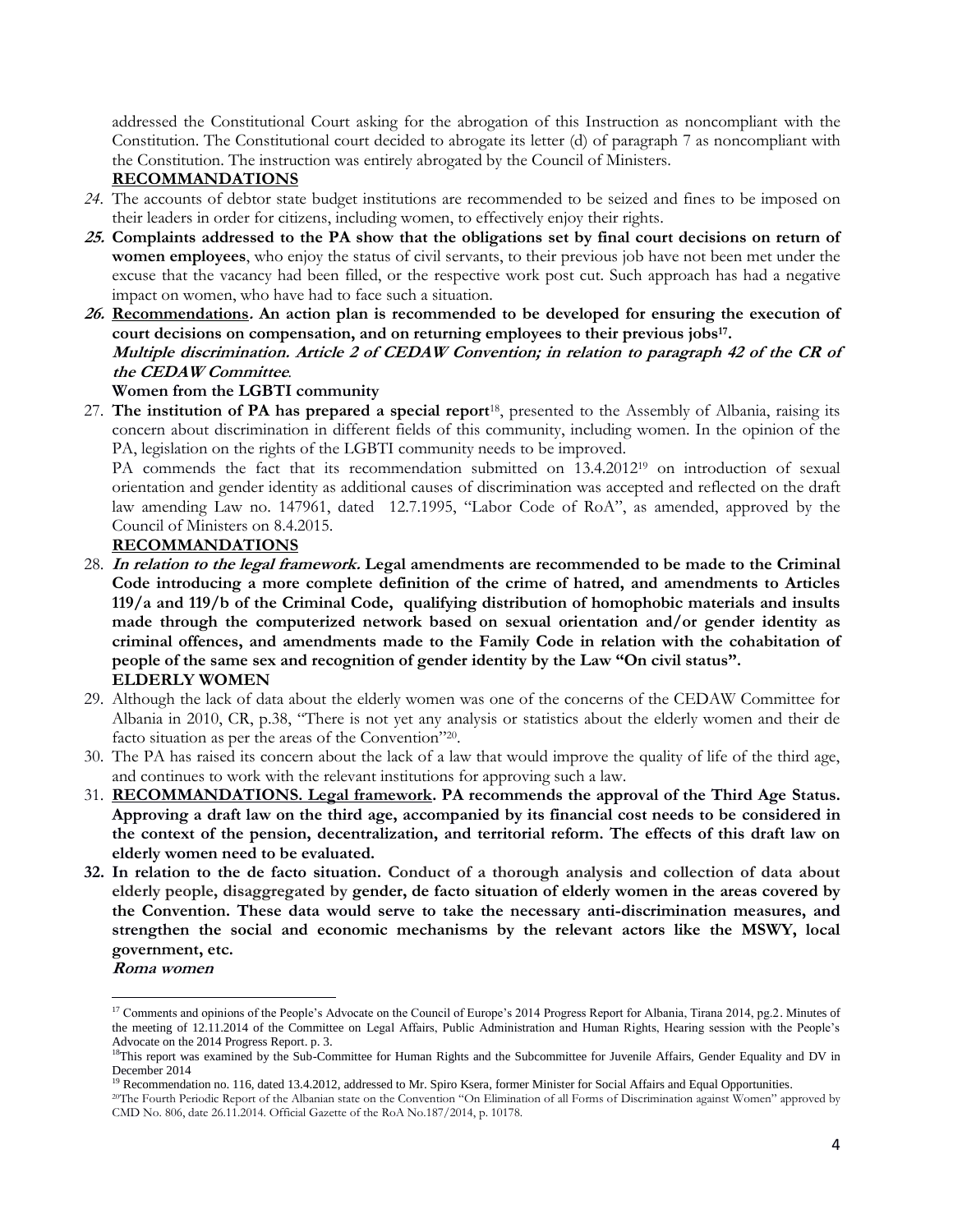- 33. Roma women face direct and indirect discrimination in all the areas covered by the Convention.
- 34. **RECOMMANDATIONS**. **The legal amendments need to ensure a facilitation of the legal criteria for increasing their access to social services, housing, education, participation in the public life in the country, as well as to vocational training and employment programs. Women with Disabilities**
- **35. Recommendations. In relation to women with disabilities, the PA recommends continuous harmonization of the national legislation with the CRPD. Approval of legal amendments consisting of additional specific provisions to the Code of Criminal Procedures and Code of Administrative Procedures to guarantee access of people with disabilities to the civil court process, criminal court process, and participation in administrative procedures would have its effects on the use of the legal means by women with disabilities, who face double discrimination. There is also a need to introduce specific provisions in the Law on Notaries to guarantee the full and free expression of the will by people with disabilities in drafting a notary act. Women in penitentiary institutions**
- 36. Law No. 40/2014 "On amendments to Law No. 8328, dated 16.4.1998, 'On the rights and treatment of prisoners and pre-trial detainees', as amended" has provided the obligation to treat women pre-trial detainees and prisoners by respecting their fundamental rights and freedoms, and without discrimination.
- 37. The PA institution has found during the inspections that some of the problems that women facing in the penitentiary institutions until 2014 such as over-population, poor infrastructure of the buildings, lack of appropriate rooms for meetings with their children, etc., were resolved by adopting on December 2014 the penitentiary institution "Ali Demi" in Tirana strictly for woman predetenies and dentenies. At the inspection to this institution on 2015 was concluded that woman at this penitentiary institution face with the need for a more qualitative legal service, problems in meetings with the children hosted on social care institutions, lack of treatment with personal hygiene products, etc. Furthermore the women who are entitled by a court decision, to mandatory health medication in a hospital environment, due to the lack of the Forensic Institution are kept in the special sector created at this Penitentiary Institution as well as at the Prisons Health Institution in Tirana, in contradiction with the law and the international standards for the Mental Health.

During its inspection of the Prison Health Institution, the PA found that patients were not separated into special sectors for pre-detainees pending the court decision, and detainees, as required by the relevant standards; there was no proper place for the patients to meet with their adult and minor family members; the internal regime rooms were not equipped with an electronic bell for communication in cases of emergency; the patients' rooms were not equipped properly with furniture, sheets, mattresses, chairs and tables; there was no heating system in place, and here were no common spaces to enable religious, cultural, and sports activities by the psychological-social care sector; and there was no reserve funds allocated to patients suffering from tumour diseases, which require expensive medication, etc.

- 38. **Recommendations. It is recommended that the standards provided for by Law No. 40/2014, "On amendments to Law No. 8328, dated 16.4.1998, 'On the rights and treatment of prisoners and pretrial detainees', as amended" serve as indicators in monitoring the performance of the General Directorate of Prisons and IECDs in relation to the respect for the rights of women sentenced to prison, or pending the court decision as pre-trial detainees.**
- 39. **Respect for the international standards is to be ensured by the GDP and the IECDs in relation with the treatment of persons, who are entitled to mandatory health medication based on a court decision, in special mental health institutions, outside the prison system. Some recommendations for the Institution of Prison Special Health Service of Tirana<sup>21</sup>** are :

Urgent measures for the complete reconstruction of the Institution of Special Health Service of Tirana as an institution that offers mainly health servile, which requires treatment conditions that comply with the standards set by the national legislation and the European Human Rights Convention; Measures for getting additional middle-level medical staff members, taking into account the special category of persons treated by this institution; Measures for getting a dentist as an additional staff member in order to provide patients with adequate dental service; Measures for creating a reserve fund for patients suffering from tumour diseases,

 $\overline{\phantom{a}}$ <sup>21</sup> Recommendations for the Institution of Special Health Service of Prisons were sent by Letter No. K4/I6-2, dated 22.01.2015.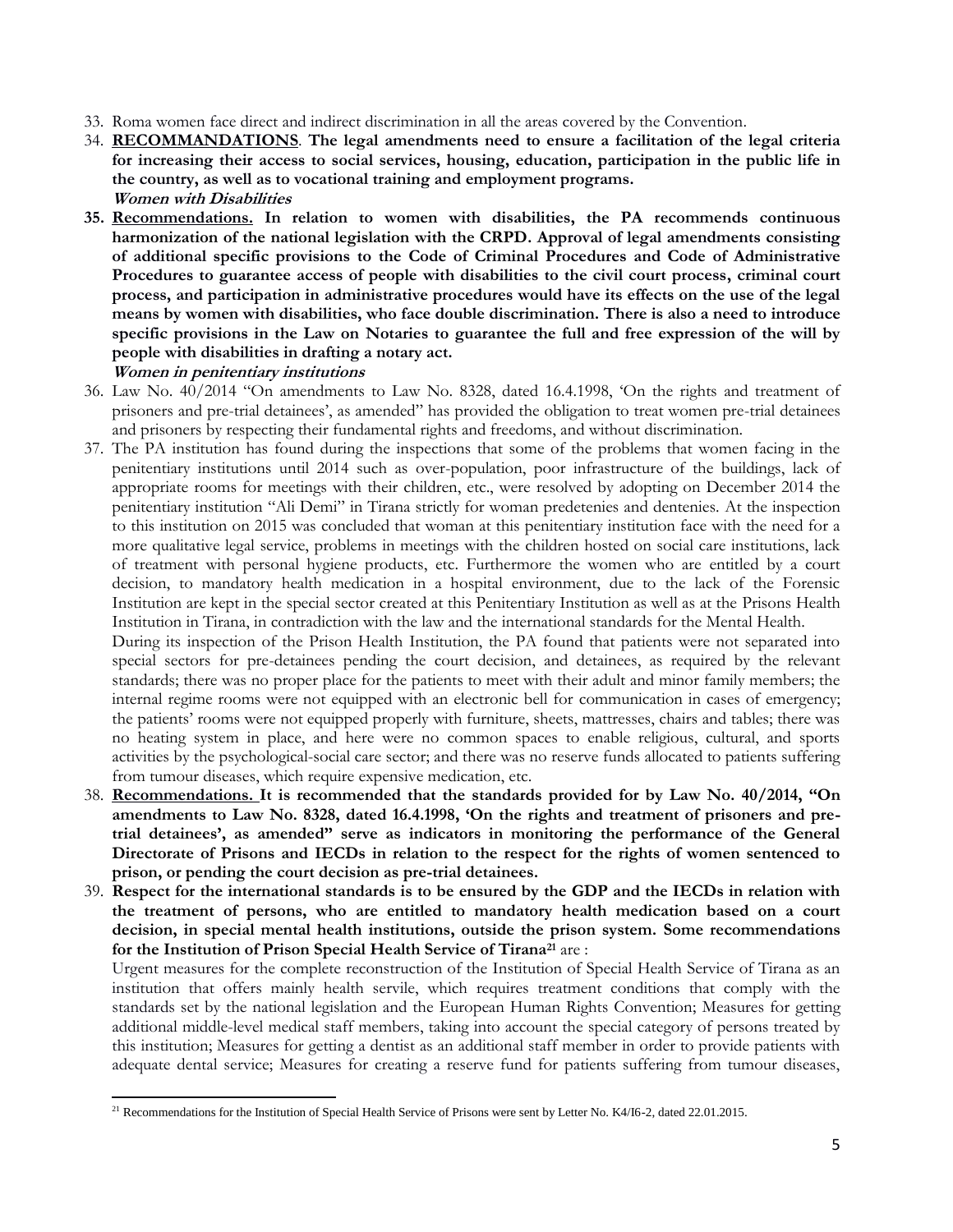whose treatment requires expensive medication;Measures for ensuring additional Police staff for accompanying patients to other hospital centres within the University Hospital Centre without infringing the security conditions.

- 40. **Some recommendation**s for the Institution for Execution of Criminal Decisions (IECD) Ali Demi<sup>22</sup> are: Measures for equipping the institution with a register for documenting cases of violence; Measures for ensuring frequent contacts of the women pre-detainees and detainees with their lawyer in order for them to be able to become informed about the procedures for benefitting rewarding and special leave, probation service, etc.
- **41. Respect for the international standards is to be ensured by the GDP and the IECDs in relation with the treatment of women, who, based on a court decision, are entitled to mandatory health medication in special mental health institutions, outside the prison system. Establishment of special rooms for women in every Police Commissariat is recommended. Secluded women/girls**
- **42.** The People's Advocate has constantly raised concerns about the enjoyment by secluded individuals, including women, of the right to employment, education, and health care<sup>23</sup>, and the need for guaranteeing such rights through effective measures.

## **Women emigrants**

- 43. "The 2010- 2015 strategy on the reintegration of repatriated Albanian citizens and the action plan" provides for establishment of support mechanisms for women emigrants.
- 44. Returned women emigrants with economic problems benefit from Decision no. 48, dated 16.01.2008, as amended, "On the size and criteria for benefitting from the program for promoting the employment of unemployed jobseekers in difficulties", and decision no. 27, dated 11.01.2012, "On programs of promoting employment of women from special groups", as amended. **Recommendations**
- 45. **It is recommended that the implementation of the "2010- 2015 strategy on the reintegration of repatriated Albanian citizens and its action plan" be regularly monitored also from the gender perspective.**

# **C. ECONOMIC EMPOWERMENT.**

## **Article 11 of the CEDAW Convention, paragraphs 32, 33 of the Concluding Remarks of the CEDAW Committee in relation to guaranteeing equal and nondiscriminatory rights to work relations. Provision of the women's right to effective protection from every discriminatory action**

46. Women continue to face legal and practical obstacles in claiming compensation for sex and gender based discrimination, including sexual harassment at the work place. Thus, Article 36 of the Law on Protection from Discrimination<sup>24</sup> (2010), "Procedures before court", requires the claimant to bring evidence to support his/her claim for the court to conclude that there has been discriminatory behavior involved in their case. Only after the claimant presents his/her evidence, is the defendant obliged to prove that the facts constitute no discrimination.

PA considers the burden of proof for women in cases of sexual harassment in the work place as an obstacle to effectively using the means available, and recommends that the Labor Code is amended so that the burden of proof for alleged discrimination at work falls on the employer25. This recommendation was accepted and made part of the draft law "On amendments to law no.7961, dated 12.7.1995, "Labor Code of RoA", as amended, approved by the Council of Ministers on 8.4.2015. The draft law is expected to be approved by the Assembly of RoA.

47. PA's recommendation on introducing prohibition of moral harassment of employees by employers in the Labor Code addressed to the MJ and MSWY was also accepted and made part of this draft law. The draft law is expected to be approved by the Assembly of RoA.

 $\overline{a}$  $^{22}$  Recommendations for the Institution of Execution of Criminal Decisions Ali Demi were sent by Letter No. K4/I35-2, dated 02.09.2015. <sup>23</sup>Special Report of the People's Advocate "Blood food ", pg.7. (no.28/4, dated 22.04.2013) [http://www.parlament.al/web/pub/2013\\_raporti\\_per\\_gjakmarrjen\\_15419\\_1.pdf](http://www.parlament.al/web/pub/2013_raporti_per_gjakmarrjen_15419_1.pdf)

 $24$  Law no. 10221, dated 4.2.2010.

<sup>&</sup>lt;sup>25</sup>People's Advocate, "Road Map" on the implementation of the reforms related to the fulfillment of the five key criteria for Albania's EU integration, pg. 10.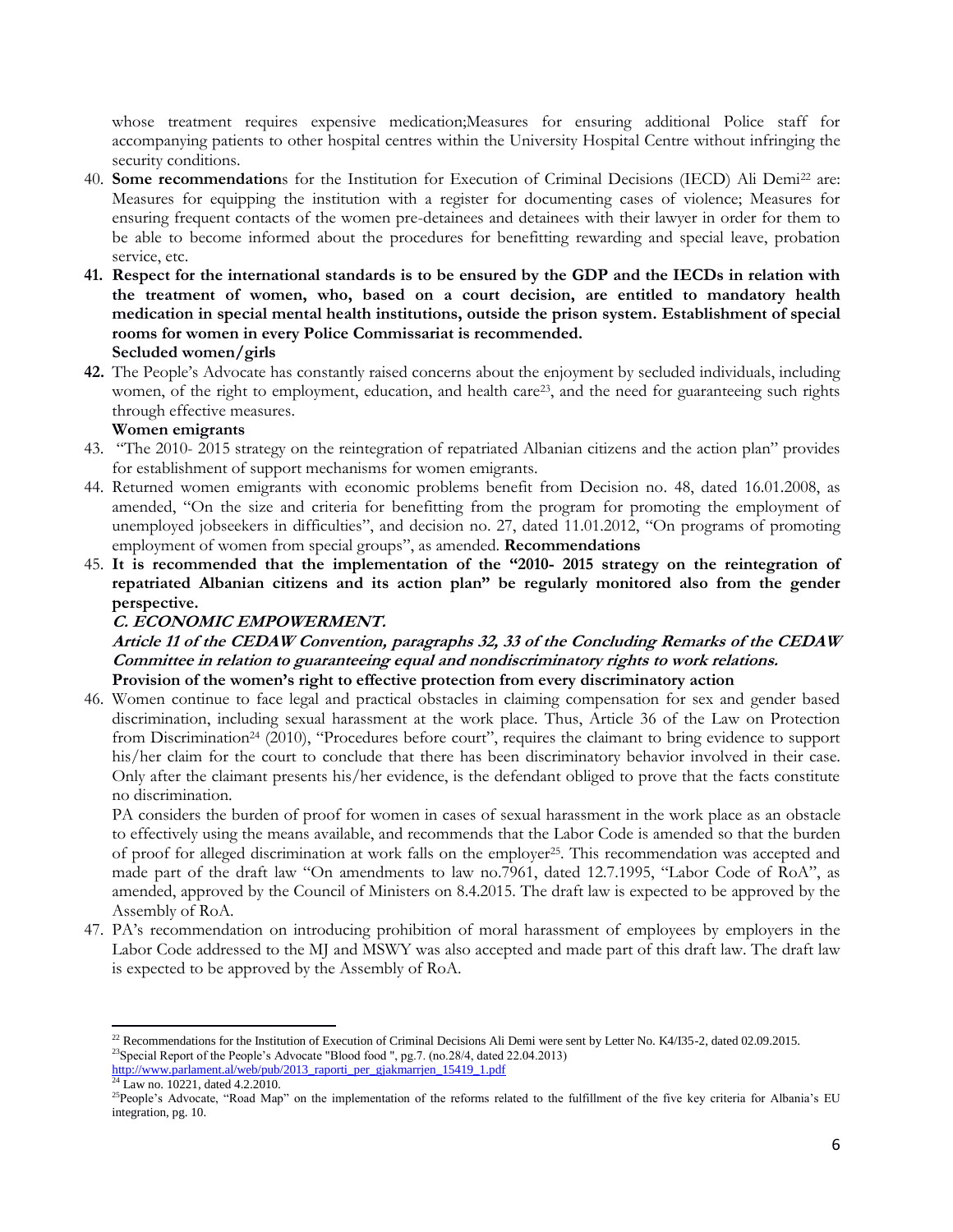- **48. Recommendations. Improvement is recommended to be made to the Law on Protection from Discrimination, introducing nationality, a declared intention to discriminate, and help and encouragement of discrimination as additional causes of discrimination. Amendments are also recommended to be made to the Criminal Code on protection from sexual harassment committed by the employer, supervisor, or whoever with whom the victim has a certain status of dependence, as well as protection from moral harassment at the work place. It is recommended that the Labor Code is amended so that it requires employers to provide protection from moral harassment committed by other employees. Including whistleblowers in the Labor Code would serve to identify cases of moral harassment at the work place and address them with the respective structures<sup>26</sup> .**
- 49. **Continuous training is recommended to be organized with the justice professionals on the EU standards on the burden of proof in cases of discrimination in the work relations, including sexual harassment at work. Awareness about the standards emerging from the CEDAW Convention on equality in the work relations is recommended. GE at work**
- 50. Women face differences in salaries, and they do more hours of unpaid work compared with men.
- 51. **Recommendations**. **The increase of participation of women in vocational education would help reduce gender differences in salaries, orienting women towards better paid professions. Policies promoting inclusion of women in science, technology, etc. as well as the promotion of qualified women at work, promoting the development of women's business, and monitoring the gender effects of policies and legislation on gender equality and nondiscrimination are recommended. In relation to social insurance**
- *52.* The Law<sup>27</sup> "On amendments to Law No. 7703, dated 11.05.1993, "On social insurance in the RoA", as amended (2014), gives every citizen, who, regardless of his gender, has reached the age of 70, has been living in Albania for at least the five last years, does not meet the criteria for any pension from the obligatory social insurance scheme, and has no incomes, or whose incomes from any other source are lower than the incomes from social pension, the right to benefit social pension. *Women, who do not have the number of years of contribution required to benefit pension according to the social insurance law, shall remain without any incomes until they reach the age of 70, i.e. the age when they benefit social pension.*
- *53.* The PA has raised the concern that, "Failure to set a minimum living standard in Albania hinders the establishment of social policies for groups of people in need "28.
- **54. Recommendations. It is recommended that social pensions are benefited upon being granted the right of inclusion in the pension scheme rather than upon reaching the age of 70. The implementation of this recommendation would be beneficial for elderly women, who have not paid the mandatory pension contributions or any volunteer pension contributions.**
- **55. There is a need to declare a minimum living standard, which would serve as the basis for calculating the monthly pension is calculated.**

## E. **Domestic Violence**

*(Articles 1 and 2, and 5 of the Convention on the Elimination of all forms of Discrimination against Women, CEDAW) General Recommendation No. 19 of the Committee on the Elimination of Discrimination against Women, CEDAW)* The national population-based survey *<sup>29</sup>* 2013, on "DV in Albania" shows that 59.4 % of women (more than 1 out of 2 women) reported that they had experienced DV in their marriage/intimate relationship "in their live",, and 53.0 % of women (1 out of 2 women) were "currently" experiencing DV (within the 12 months prior to the interview).

56. The legal framework. The legal framework addressing DV in Albania has improved during 2010-2014. The law on "Measures against DV " <sup>30</sup> (2006), as amended, has been subject to changes in order to provide faster

 $\overline{a}$ <sup>26</sup> These suggestions were sent to the Parliamentary Committee for Legal Affairs, Public Administration, and Human Rights during 2015.  $27$  Law no. 104/2014, dated 31.07.2014.

<sup>&</sup>lt;sup>28</sup> Comments and opinions of the People's Advocate on the Council of Europe's 2014 Progress Report for Albania, Tirana 2014, pg.4. Minutes of the meeting of 12.11.2014 of the Committee on Legal Affairs, Public Administration and Human Rights, Hearing session with the People's Advocate on the 2014 Progress Report.

<sup>&</sup>lt;sup>29</sup>INSTAT, "DV in Albania", National population-based survey 2013. The report is prepared by Dr. Robin N, Haarr, UNDP International Consultant.

 $30$  Law no. 9669, dated 18.12.2006, "On measures against DV".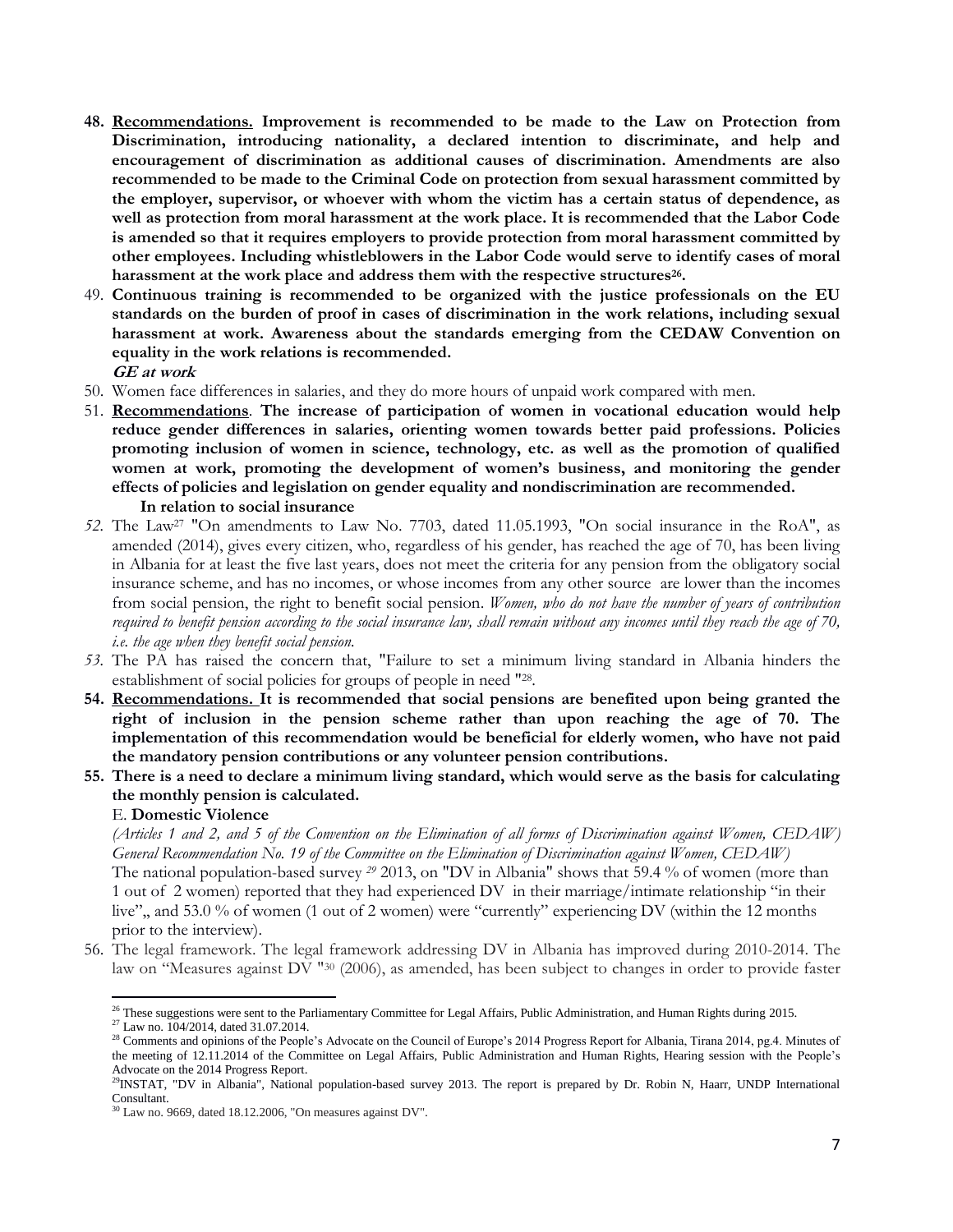and more effective prevention and protection from DV. CMD No. 334, dated 17.02.2011, "The coordination mechanism for the referral of cases of DV and its operation procedures" envisaged the establishment of a Coordination Mechanism for referring cases of DV. Special laws are in place aiming at extending the range of beneficiaries of legal and financial aid, etc., including victims of DV. The amendments made to the Criminal Code by Law No. 23/2012 and Law No. 144/2013, envisage DV as a criminal offence, addressing different forms of DV with legal remedies, they stipulate harsher punishment for perpetrators and perpetrators are punished even in case the victim withdraws from the proceedings.

**57. Recommendations. The ratification by the Albanian Government of the Council of Europe Convention "On Preventing and Combating Violence against Women and DV" requires harmonization of the national legislation with the standards stipulated in the convention on the range of subjects who enjoy legal protection against DV, compensation of victims of DV, benefiting of services regardless of victims' report, etc, information of the victim when the perpetrator escapes or is temporarily or permanently released, etc. The PA has recommended that a provision on "Moral harassment at home" is introduced in the Criminal Code, which has not yet been approved by the Assembly of Albania.**

**Establishment and strengthening of the coordination and referral mechanism for cases of DV.** 

- 58. The establishment and operation of the Coordination and Referral Mechanism (NRM) for cases of DV has improved the management of such cases at the local level. However, even though there is a NRM in 27 municipalities<sup>31</sup>, coordination of the work among the relevant actors, and the members of the NRM in some of them leave to be desired. The lack of NRMs in all municipalities of the country makes women victims of DV face a high level of risk in the absence of a multi-disciplinary approach.
- 59. There is lack of services like accommodation or 24/7 hotlines, etc. at the local level for the victims of DV, making the fulfillment of obligations by the members of the NRMs more difficult. "There is no detailed legal framework to directly support the contracting, delegation, or procurement of NGOs by the local government units for social services."<sup>32</sup>
- 60. **Recommendations**. **It is recommended that the existing NRMs are strengthened and new ones established in all local government units in order to effectively prevent DV, and ensure protection from it. 33**
- **61. Measures envisaged in the National Strategy on Gender Equality and Reduction of Gender Based Violence and DV 2011- 2015 that require the setting of procedures and possibilities to subcontract NPOs for the provision of services<sup>34</sup> are recommended to be implemented.**
- **62. Gender issues must be part of the local policies and action plans, and allocated proper budgets. Services for victims and rehabilitation programs for perpetrators must be made available. Implementation of the criminal legislation on protection from DV.**
- 63. Murders in the name of honor represent a concern of the institution of the PA, presented also in the Fourth National Periodical Report on the implementation of CEDAW Convention, which reports 17 cases of murders of women in family relations in 2013<sup>35</sup> .
- 64. The PA raises the concern about the criminal proceedings against DV perpetrators, who have exercised psychological and sexual violence against women, which are difficult to prove. In practice, there is hesitation to report sexual violence between spouses. There has been one case of violent sexual relations between spouses reported and registered  $(2013)^{36}$ ".
- 65. The violation of IPOs/Pos reflects clearly the problems with the coordination of work among the actors responsible for ensuring their enforcement. Referring to the Forth National Report on the implementation of

 $31$ The  $4<sup>th</sup>$  National Periodic Report on the implementation of the Convention on the "Elimination of all forms of Discrimination against Women", approved by CMD No.806, dated 26.11.2014. The Official Journal of the RoA no.187/2014, p.10183.

[http://www.qag-al.org/WEB/publikime/kontraktimi\\_ojf.pdf](http://www.qag-al.org/WEB/publikime/kontraktimi_ojf.pdf)

<sup>&</sup>lt;sup>33</sup>The PA Special Report No.208 dated 24.07.2012, "Violence against Women and the Activity of the PA", July 2012, pg. 36.

<sup>&</sup>lt;sup>34</sup> The PA Special Report No.208 dated 24.07.2012, "Violence against Women and the Activity of the PA", July 2012, pg. 37.

<sup>&</sup>lt;sup>35</sup>Fourth National Periodical Report on the implementation of the CEDAW Convention, approved by CMD No.806, dated 26.11.2014. Official Gazette of RoA no.187/2014, p. 10186

<sup>&</sup>lt;sup>36</sup>Fourth National Periodical Report on the implementation of the CEDAW Convention, approved by CMD No.806, dated 26.11.2014. Official Gazette of RoA no.187/2014, p. 10186.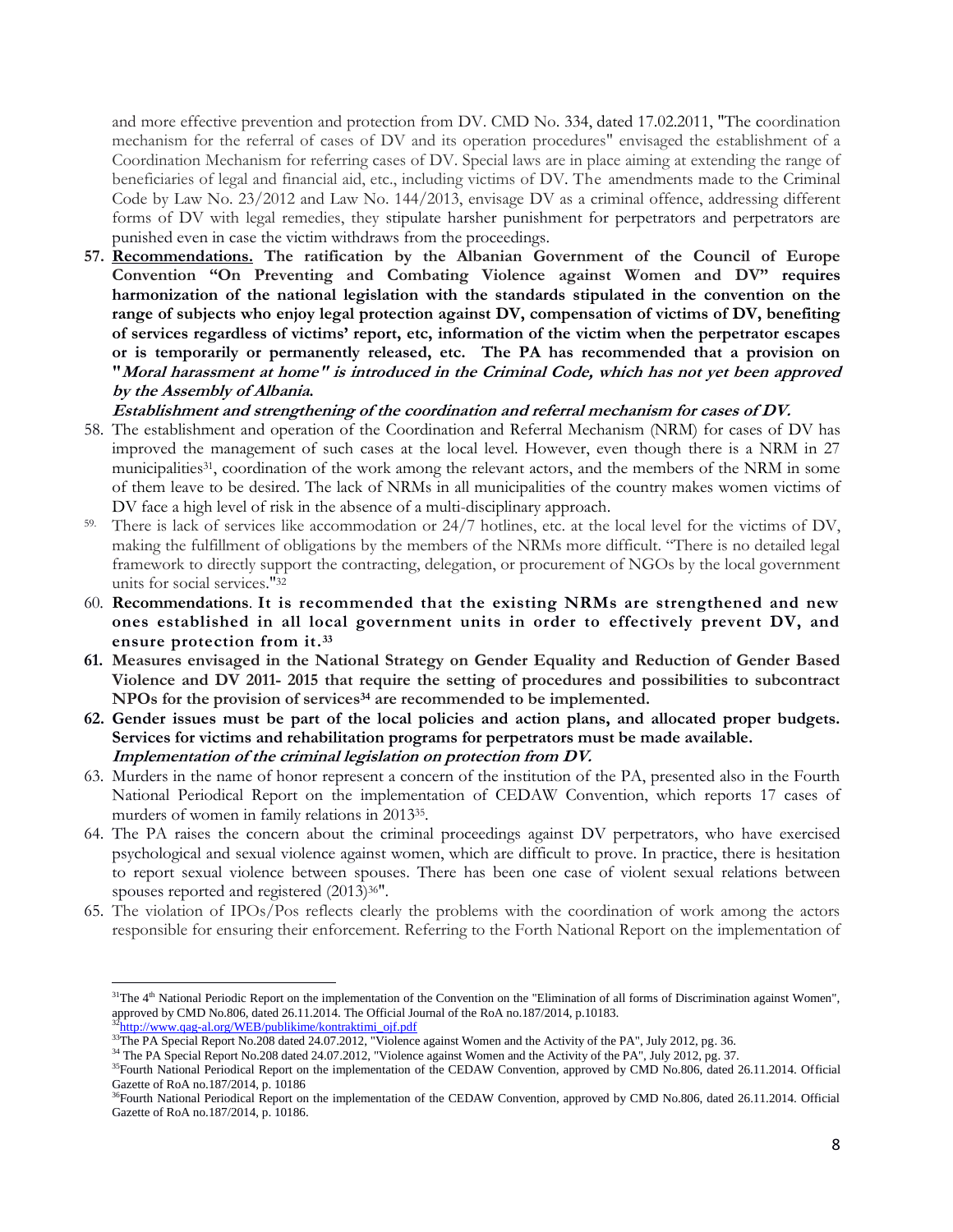CEDAW Convention, the number of violations of POs has increased in 2011, 2012, and 2013. There have been registered 86 violations of POs for 2011, 119 for 2012, and 138 for 201337".

**Recommendations**

- **66. It is recommended that cases of DV, not only those of physical, but other forms of violence as well like psychological and sexual, are effectively prosecuted.**
- **67. The victims' right to compensation needs to be effectively realized not only based on the civil and administrative law, but also as part of a sanction provided by the criminal law.**
- **68. The Code of Criminal Procedures needs to be amended so that it defines the status of the victims of violent crimes and their rights like the right to information, representation in court by a lawyer, etc, and the role of the relevant authorities with regard to guaranteeing victims' rights in the spirit of the international standards embraced by the Albanian state. The recommendation on amendments to the Code of Criminal Procedures has already been sent to the MJ, and they are expected to be approved.**
- **69. An analysis of the causes of violation of the IPOs/Pos is necessary for identifying the responsibility of the Bailiff Office, Police, and municipal social service offices.**
- **70. Capacity building. Continuous training is recommended to be delivered by the School of Magistrates to the legal professionals on the special forms of DV like psychological, sexual, and other forms of violence, ensuring an approach towards the victims of the criminal offences.**
- **71. Punishability. It is recommended that the relevant actors, who do not meet their legal obligations in addressing cases of DV, are made accountable. ACCESS TO ECONOMIC BENEFITS AND SOCIAL SERVICES<sup>38</sup> (Article 13 of the CEDAW Convention, paragraph no.36 & 37 of the CR).**
- 72. The legislation on social aid and services improved during the reporting period, offering *de jure* more opportunities for increasing women's access to such benefits and services. However, women heads of families have been excluded from the economic aid scheme in a number of cases. In 2014, PA received 72 complaints from women about rejection or interruption of economic aid. PA has contributed to solving such complaints through its recommendations for the local government units and for the State Social Service. PA has recommended a review of the weighted formula used for assessing the eligibility of applicants for economic aid, and the size of aid they benefit.
- 73. Complaints addressed to the PA show that there have been months of delay with payments made by the local government to people with disabilities, including women. All the complaints were solved by enabling the allocation of the respective funds.
- 74. PA notes that the size of the economic aid benefitted from women heads of families, victims of DV, and the victims of human trafficking is not sufficient to address their rehabilitation needs.
- 75. Although the law envisages access of citizens, including women, to social services, the actual situation leaves to be desired when it comes to the geographic distribution of the social services, and the actual access that vulnerable women enjoy.

**Recommendations**

 $\overline{a}$ 

- **76. Aid to victims of DV and human trafficking needs to be sufficient to serve their rehabilitation needs.**
- **77. The local government needs to make the payment of the economic aid, disability, and payments to other people in need, including women, in a timely manner.**
- **78. Improvement of the distribution, types of social services, and their standards and diversity in compliance with the needs of the vulnerable groups, including women.**
	- **Regarding access to bank loans, collateral loans, and other forms of bank credits**
- **79. Effective special measures need to be taken for increasing women's access to bank loans as a mean of ensuring their economic independence through starting their own business and empowering themselves economically.**

# **GENDER BUDGETING. Steps taken in terms of legislation and its implementation. ARTICLE 3**

<sup>&</sup>lt;sup>37</sup>Fourth National Periodical Report on the implementation of the CEDAW Convention, approved by CMD No.806, dated 26.11.2014. Official Gazette of RoA no.187/2014, p. 10184.

<sup>&</sup>lt;sup>38</sup>This part addresses issues related with Article 4 of CEDAW Convention, and paragraph 37 of the CRof CEDAW Committee on Albania in 2010, too.